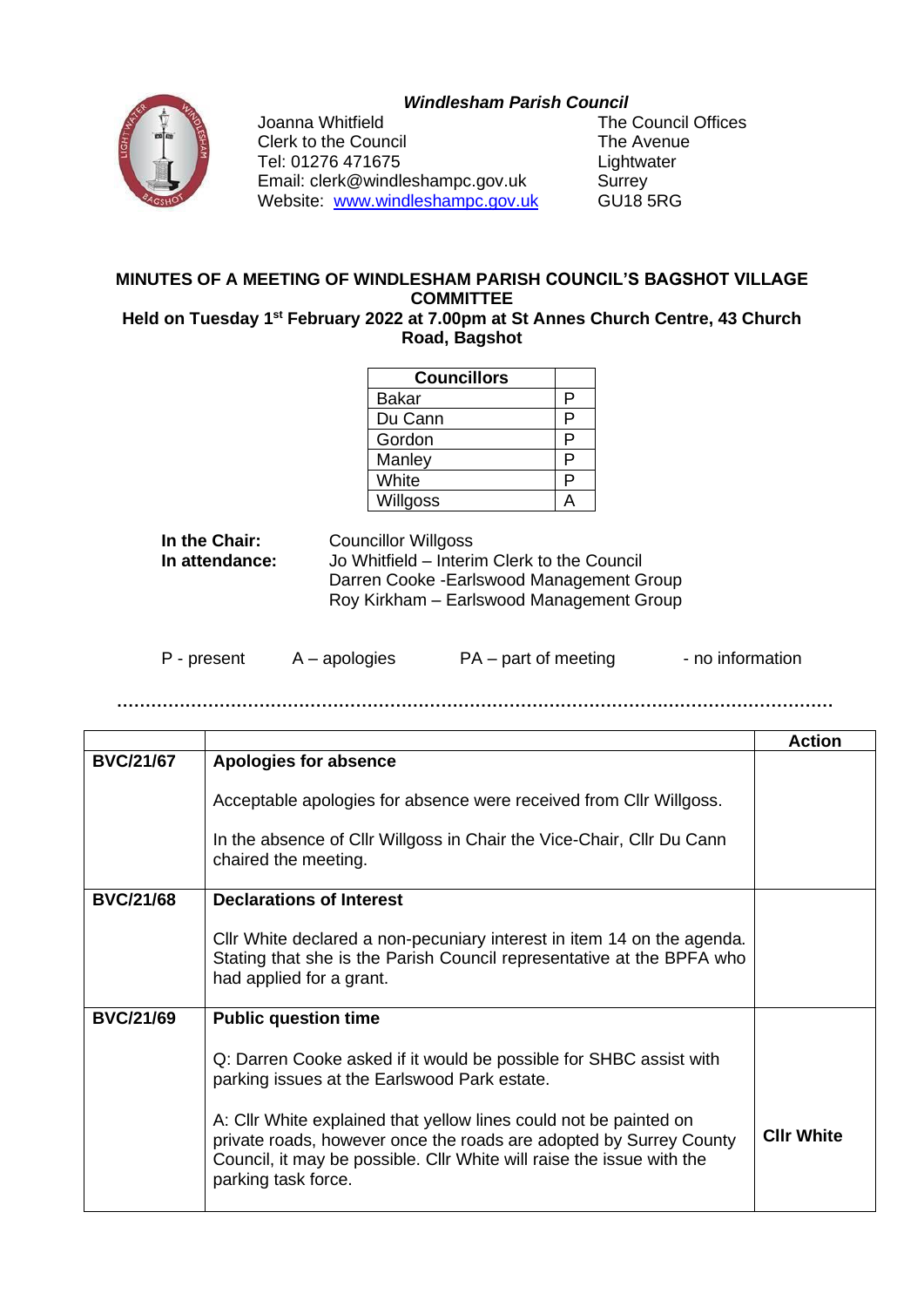|                  | Q: Darren Cooke asked if there were any other funding sources from<br>SHBC.<br>A: Cllrs White and Gordon outlined the funding streams that might be<br>available, highlighting the Ward Councillors Community fund and<br>SHBC Community Infrastructure Levy funding. |  |
|------------------|-----------------------------------------------------------------------------------------------------------------------------------------------------------------------------------------------------------------------------------------------------------------------|--|
| <b>BVC/21/70</b> | Exclusion of the press and public.<br>Agreed that the following items be dealt with after the public, including<br>the press, have been excluded under S1(2) of the Public Bodies<br>(Admission to Meetings) Act 1960:                                                |  |
| <b>BVC/21/71</b> | <b>Committee and Sub-Committee Minutes:</b><br>The minutes of the Bagshot Village Committee meeting held on the 2 <sup>nd</sup><br>November 2021 were approved and signed by Cllr Du Cann.                                                                            |  |

| <b>BVC/21/72</b> | To receive reports from:                                                                                                                                                                                                                                                                                                                  |                     |
|------------------|-------------------------------------------------------------------------------------------------------------------------------------------------------------------------------------------------------------------------------------------------------------------------------------------------------------------------------------------|---------------------|
|                  |                                                                                                                                                                                                                                                                                                                                           |                     |
|                  | <b>Surrey Heath Borough Council</b><br>a)                                                                                                                                                                                                                                                                                                 |                     |
|                  |                                                                                                                                                                                                                                                                                                                                           |                     |
|                  | CIIr White informed Members that the parking review had been heard<br>at the Executive and the parking in Camberley and the rural carparks<br>will increase. Additionally free parking will be reduced to 1 hour. Cllr<br>White also informed Members that this decision has been called in to<br>the performance and scrutiny committee. |                     |
|                  | Cllr Gordon informed Members that the Heathpark Woods reserved<br>matters and St Margarets/the Ferns planning application, will be<br>heard next week at planning.                                                                                                                                                                        |                     |
| <b>BVC/21/73</b> | <b>Payments for approval</b>                                                                                                                                                                                                                                                                                                              |                     |
|                  | a) Accounts for payment - The Clerk presented a list of<br>retrospective expenditure transactions for approval, in the sum of<br>£3,737.47.                                                                                                                                                                                               |                     |
|                  | It was resolved the payments (Annex A) in the total sum of<br>£3,737.47 be authorised and the Chairman signed the<br><b>Expenditure Transactions Approval List.</b>                                                                                                                                                                       | <b>CIIr Du Cann</b> |
| <b>BVC/21/74</b> | <b>Committee finances - Income &amp; Expenditure</b>                                                                                                                                                                                                                                                                                      |                     |
|                  | Members were presented with an income and expenditure report up<br>until the 24 <sup>th</sup> January 2022.                                                                                                                                                                                                                               |                     |
|                  | Members noted the report.                                                                                                                                                                                                                                                                                                                 |                     |
| <b>BVC/21/75</b> | <b>Project Updates</b>                                                                                                                                                                                                                                                                                                                    |                     |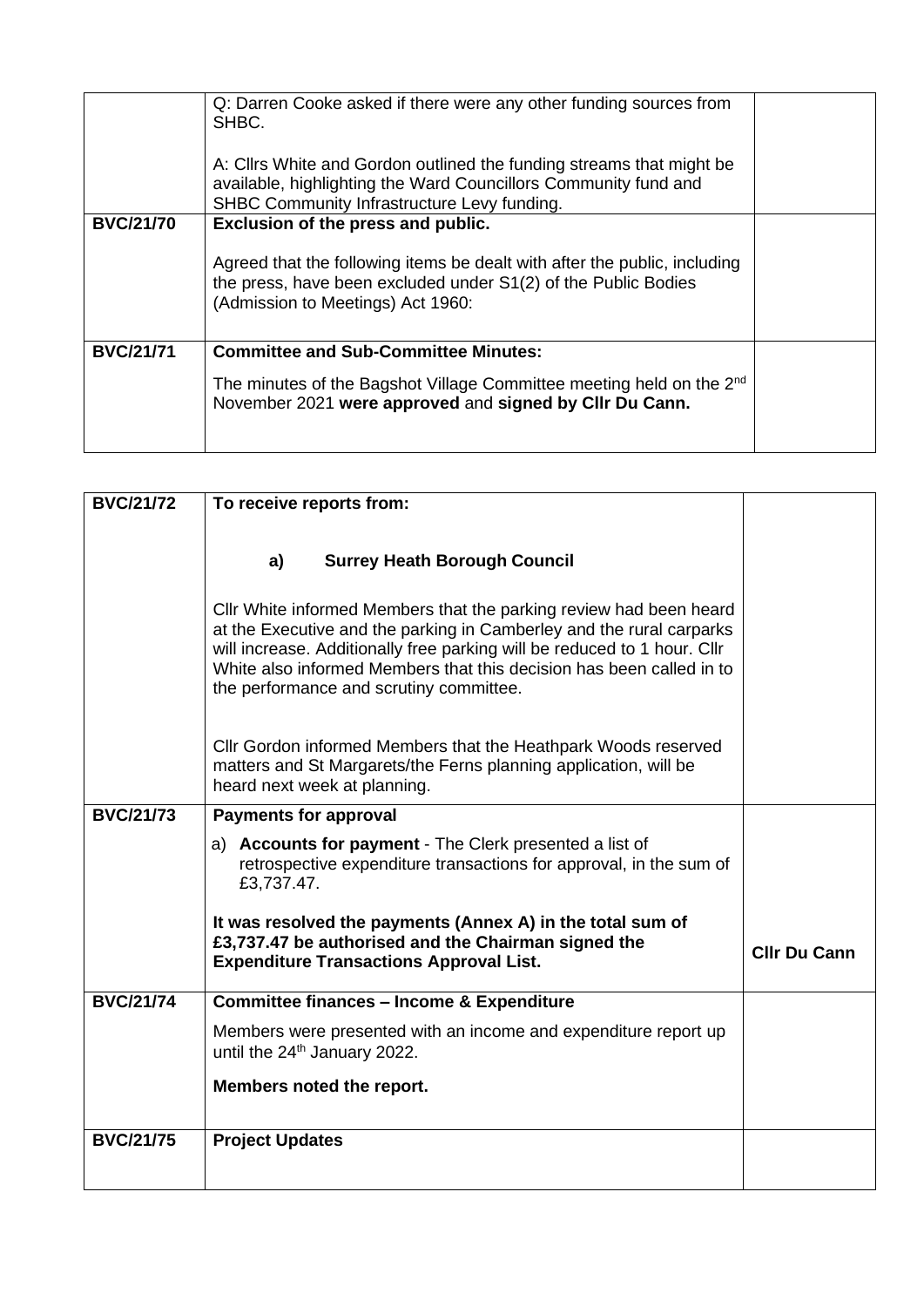|                  | Members were presented with a spreadsheet detailing the<br>progression of all projects to ensure that are fully appraised of<br>current project status.                                                                                                                                                                                                                                                                                                                                                                                              |                                                  |
|------------------|------------------------------------------------------------------------------------------------------------------------------------------------------------------------------------------------------------------------------------------------------------------------------------------------------------------------------------------------------------------------------------------------------------------------------------------------------------------------------------------------------------------------------------------------------|--------------------------------------------------|
|                  | CIIr White informed Members that the project to install a<br>defibrillator in the telephone box on Church Road is on-going.                                                                                                                                                                                                                                                                                                                                                                                                                          |                                                  |
|                  | Cllr Manley reported that the having made several attempts to<br>progress the Bagshot Station adoption, South Western Railway<br>bureaucracy has meant that this project has come to a standstill<br>and is unlikely to progress.                                                                                                                                                                                                                                                                                                                    |                                                  |
|                  | All other projects were noted.                                                                                                                                                                                                                                                                                                                                                                                                                                                                                                                       |                                                  |
| <b>BVC/21/76</b> | <b>Community Infrastructure Levy - To consider future projects</b>                                                                                                                                                                                                                                                                                                                                                                                                                                                                                   |                                                  |
|                  |                                                                                                                                                                                                                                                                                                                                                                                                                                                                                                                                                      |                                                  |
|                  | School Lane Field Playground replacement /<br>a)<br><b>Refurbishment</b>                                                                                                                                                                                                                                                                                                                                                                                                                                                                             |                                                  |
|                  | At the October committee meeting Members indicated that they<br>wished to investigate the possibility of replacing some or all of<br>School Lane Field play equipment.                                                                                                                                                                                                                                                                                                                                                                               |                                                  |
|                  | Cllr Gordon had obtained an indicative quote which was in the region<br>of £150,000. Members were reminded that Financial Regulation 11b<br>will apply.                                                                                                                                                                                                                                                                                                                                                                                              |                                                  |
|                  | Financial Regulation 11b states that for procurement of a public<br>supply contract, public service contract or public works contract as<br>defined by The Public Contracts Regulations 2015 ("the<br>Regulations") valued at £25,000 or more, the council shall comply<br>with the relevant requirements of the Regulations, which requires<br>councils to use the Contracts Finder website to advertise contract<br>opportunities, set out the procedures to be followed in awarding new<br>contracts and to publicise the award of new contracts. |                                                  |
|                  | Members were provided with a copy of the latest ROSPA report for<br>existing equipment and asked to consider the information provided<br>and decide if they wish to:                                                                                                                                                                                                                                                                                                                                                                                 |                                                  |
|                  | Commit CIL funding to replace some or all of the<br>playground equipment on site and if so to set a maximum<br>budget.                                                                                                                                                                                                                                                                                                                                                                                                                               |                                                  |
|                  | Or                                                                                                                                                                                                                                                                                                                                                                                                                                                                                                                                                   |                                                  |
|                  | Use CIL funding to refurbish the existing equipment<br>and possibly add to the equipment available.                                                                                                                                                                                                                                                                                                                                                                                                                                                  |                                                  |
|                  | It was resolved that a budget of £50k would be allocated to<br>update the School Lane Field area. 3 quotes will be sought to                                                                                                                                                                                                                                                                                                                                                                                                                         | <b>Cllr Gordon &amp;</b><br><b>Interim Clerk</b> |
|                  | provide an outside gym<br>refurbish some of the older equipment.                                                                                                                                                                                                                                                                                                                                                                                                                                                                                     |                                                  |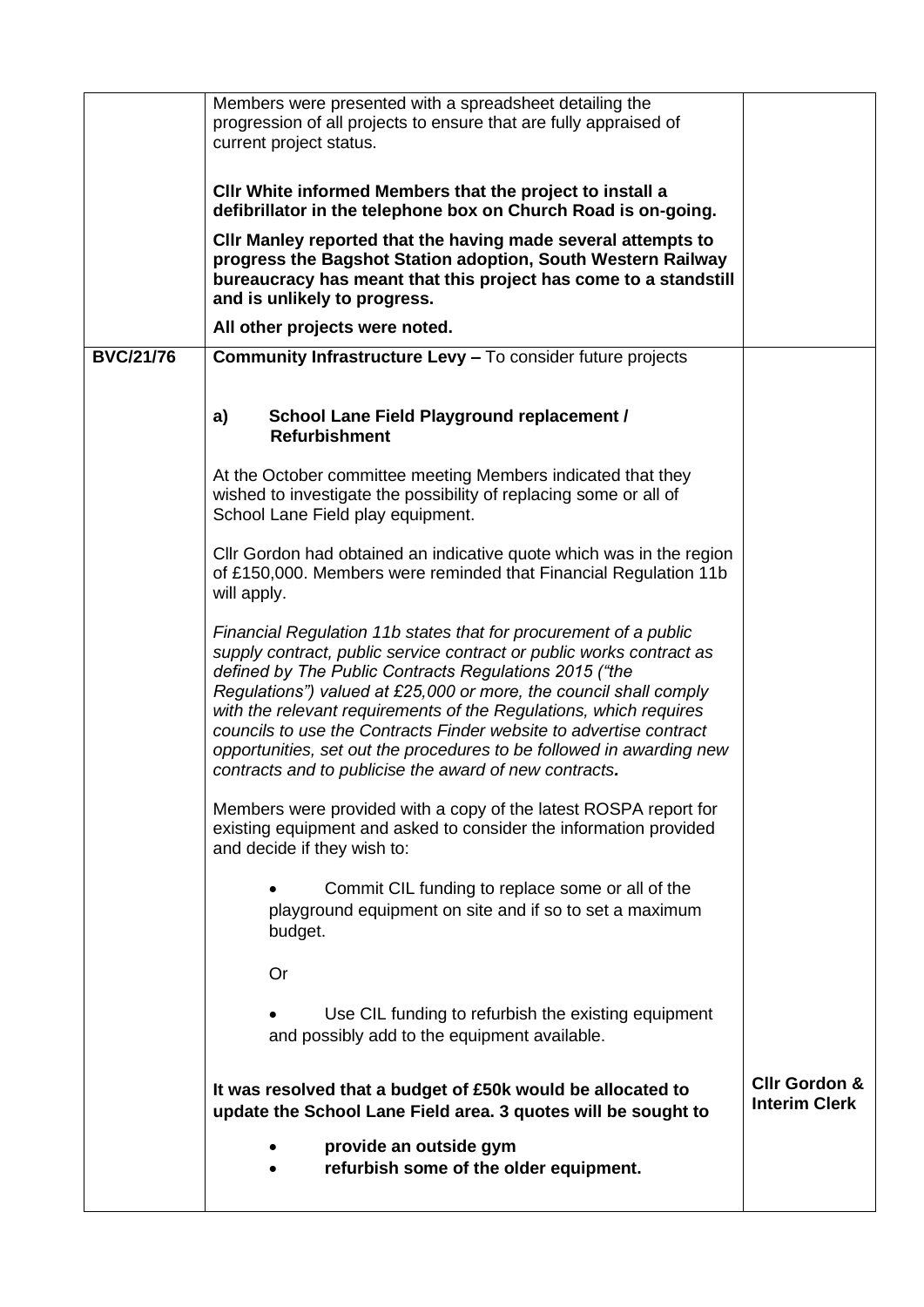|                           | purchase some sensory play equipment                                                                                                                                                                                                                                                                                                                                                                                                     |
|---------------------------|------------------------------------------------------------------------------------------------------------------------------------------------------------------------------------------------------------------------------------------------------------------------------------------------------------------------------------------------------------------------------------------------------------------------------------------|
|                           | It was also resolved that this project will be funded from both<br>CIL funding and the School Lane Field earmarked reserve.                                                                                                                                                                                                                                                                                                              |
| b)                        | <b>Allbrook Close Play Area</b>                                                                                                                                                                                                                                                                                                                                                                                                          |
|                           | At the Bagshot Committee meeting held on 2 <sup>nd</sup> November 2021, the<br>committee resolved to grant £25,000 of the village CIL fund to<br>Earlswood Management Group for the replacement of Allbrook play<br>area (minute ref: BVC/21/51) and requested a full application be<br>made in writing, along with supporting documentation.                                                                                            |
|                           | The above decision was ratified at the Full Council meeting held on<br>the 30 <sup>th</sup> November 2021 (minute ref: C/21/103).                                                                                                                                                                                                                                                                                                        |
|                           | Members were asked to review the full grant application and<br>supporting documentation provided (including the quote) and<br>consider the proposed conditions of receipt.                                                                                                                                                                                                                                                               |
| payments.                 | Please note: To date the Earlswood Park Management Group<br>have only obtained one quote. It was recommended that<br>Council have sight of at least three quotes prior to making any                                                                                                                                                                                                                                                     |
|                           | <b>PROPOSED CONDITIONS OF RECEIPT</b>                                                                                                                                                                                                                                                                                                                                                                                                    |
| subject to the following: | Organisations receiving a community infrastructure grant will be                                                                                                                                                                                                                                                                                                                                                                         |
|                           | The receiving organisation will not be eligible to apply<br>for any other additional funding, including Community<br>Pride grants, in support of the community<br>infrastructure project during the financial year in<br>which the donation is received.                                                                                                                                                                                 |
|                           | It is a mandatory requirement<br>that ALL grants are publicly<br>recognised through publicity/marketing material or a<br>documented public acknowledgement of Windlesham<br>Parish Council. Logos specifically for this purpose will<br>be provided to recipient organisations.<br>Failure to do so will result in the receiving<br>organisation being excluded from any subsequent<br>Parish Council funding for a twelve-month period. |
|                           | Any infrastructure projects receiving a grant over<br>£10,000 must also acknowledge the Parish Council<br>grant by way of a permanent plaque/sign<br>acknowledging the Parish Council's donation. Failure<br>to meet this requirement will result in the receiving<br>organisation being excluded from any subsequent<br>Parish Council funding for a twelve-month period.                                                               |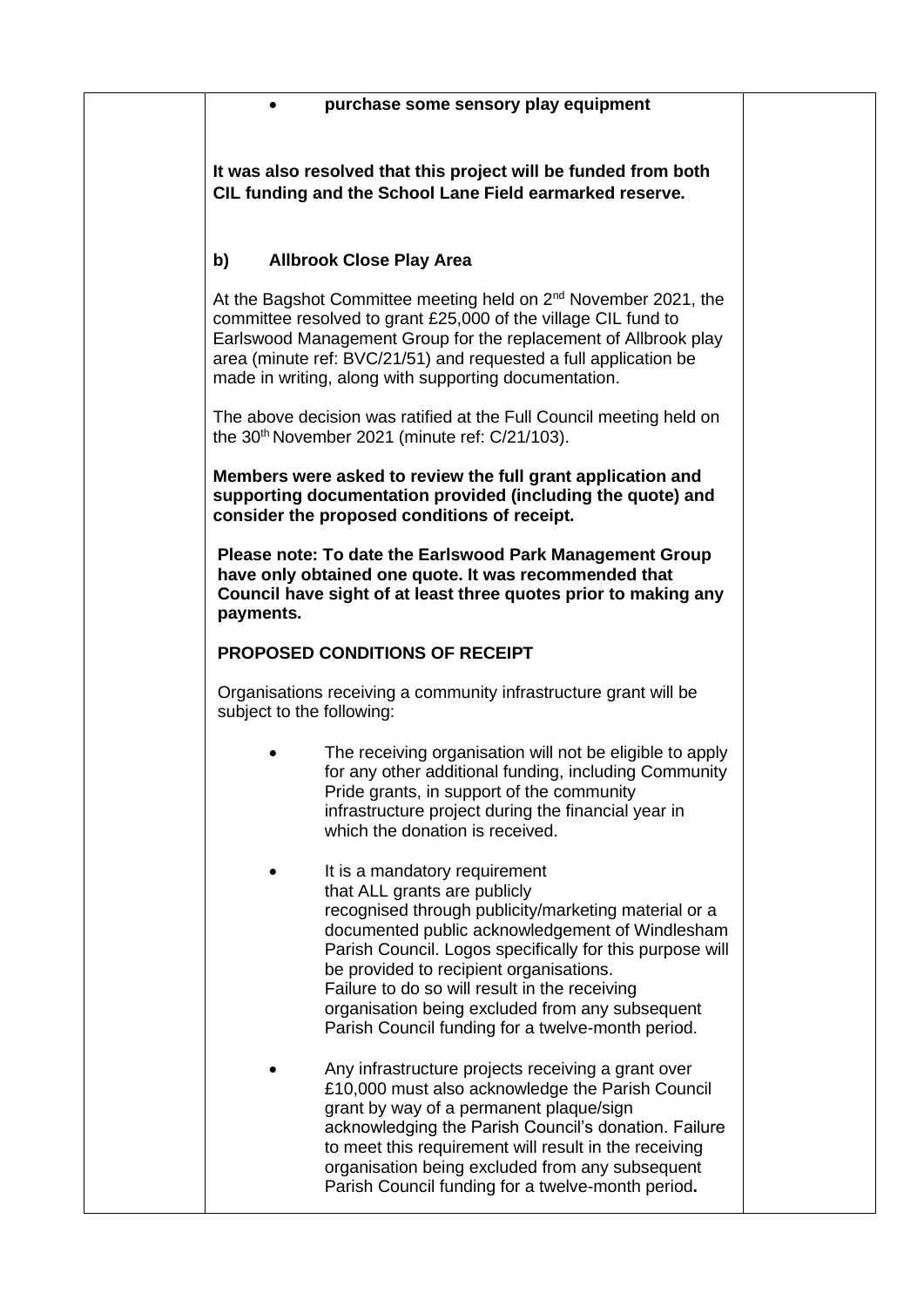|                  | Payments up to the agreed sum of £25,000 will be<br>staged and payable to Earlswood Management<br>Group upon presentation of the contractor's invoice<br>only.<br>Cllr white proposed, Cllr Gordon seconded and it was agreed<br>unanimously to adopt the above conditions of receipt. It was<br>also resolved that the Interim Clerk will liaise with the<br>Earlswood Management Group to ensure that 3 quotes are<br>sought prior to funding being committed to the project.<br>There were no additional projects brought forward. | <b>Interim Clerk</b> |
|------------------|---------------------------------------------------------------------------------------------------------------------------------------------------------------------------------------------------------------------------------------------------------------------------------------------------------------------------------------------------------------------------------------------------------------------------------------------------------------------------------------------------------------------------------------|----------------------|
| <b>BVC/21/77</b> | School Lane Field Picnic Bench Replacement - To discuss                                                                                                                                                                                                                                                                                                                                                                                                                                                                               |                      |
|                  | Members were reminded that at the end of October 2021 one of the<br>picnic benches at School Lane field was subject to an arson attack.                                                                                                                                                                                                                                                                                                                                                                                               |                      |
|                  | Members were asked to consider if they wished to replace the bench<br>like for like or consider a more robust concrete bench and the<br>following indicative pricing was provided.                                                                                                                                                                                                                                                                                                                                                    |                      |
|                  | a) A like for like replacement                                                                                                                                                                                                                                                                                                                                                                                                                                                                                                        |                      |
|                  | <b>Unit Price</b><br><b>Total Price</b><br>Qty                                                                                                                                                                                                                                                                                                                                                                                                                                                                                        |                      |
|                  | Clifton™ Picnic Table (Slats: Timberpol® Material, Fixing: Ground fixing kit with tamper-<br>$\mathbf 1$<br>£911.48<br>£911.48<br>resistant cover caps, Supplied as:: Fully assembled)                                                                                                                                                                                                                                                                                                                                                |                      |
|                  | Sub Total<br>£911.48<br>All prices will be held firm until the 31st October 2021, after which date a price increase will be implemented.<br>£0.00<br>Carriage<br>Delivery to be confirmed upon receipt of order.<br><b>Total Tax</b><br>£182.30<br>Please refer to the Conditions of Sale.<br>Total<br>£1,093.78                                                                                                                                                                                                                      |                      |
|                  | Plus installation costs which it is anticipated will be approximately<br>£300 depending on where the bench will be sited.                                                                                                                                                                                                                                                                                                                                                                                                             |                      |
|                  | b) A concrete equivalent replacement                                                                                                                                                                                                                                                                                                                                                                                                                                                                                                  |                      |
|                  | No formal quotes have been obtained however indicative costs are in<br>the region of £2k-£2.5k                                                                                                                                                                                                                                                                                                                                                                                                                                        |                      |
|                  | Cllr Gordon informed Members that a local business, had a number<br>of picnic benches that were surplus to their requirements and offered<br>to sell 2-3 benches to the Committee for a nominal fee.                                                                                                                                                                                                                                                                                                                                  |                      |
|                  | It was resolved and agreed unanimously that as a temporary<br>measure the Committee would purchase 2-3 picnic benches at a<br>nominal price of £1 per bench, from a local business in<br>Bagshot. The benches are to be secured to the ground either by<br>means of ground fixings or concrete.                                                                                                                                                                                                                                       | <b>Interim Clerk</b> |
| <b>BVC/21/78</b> | Queens Platinum Jubilee Beacon                                                                                                                                                                                                                                                                                                                                                                                                                                                                                                        |                      |
|                  | At the Full Council EGM held on the 18 <sup>th</sup> January 2022 Members<br>resolved "unanimously for the Parish to purchase 3 Jubilee beacons<br>(one for each village)."                                                                                                                                                                                                                                                                                                                                                           |                      |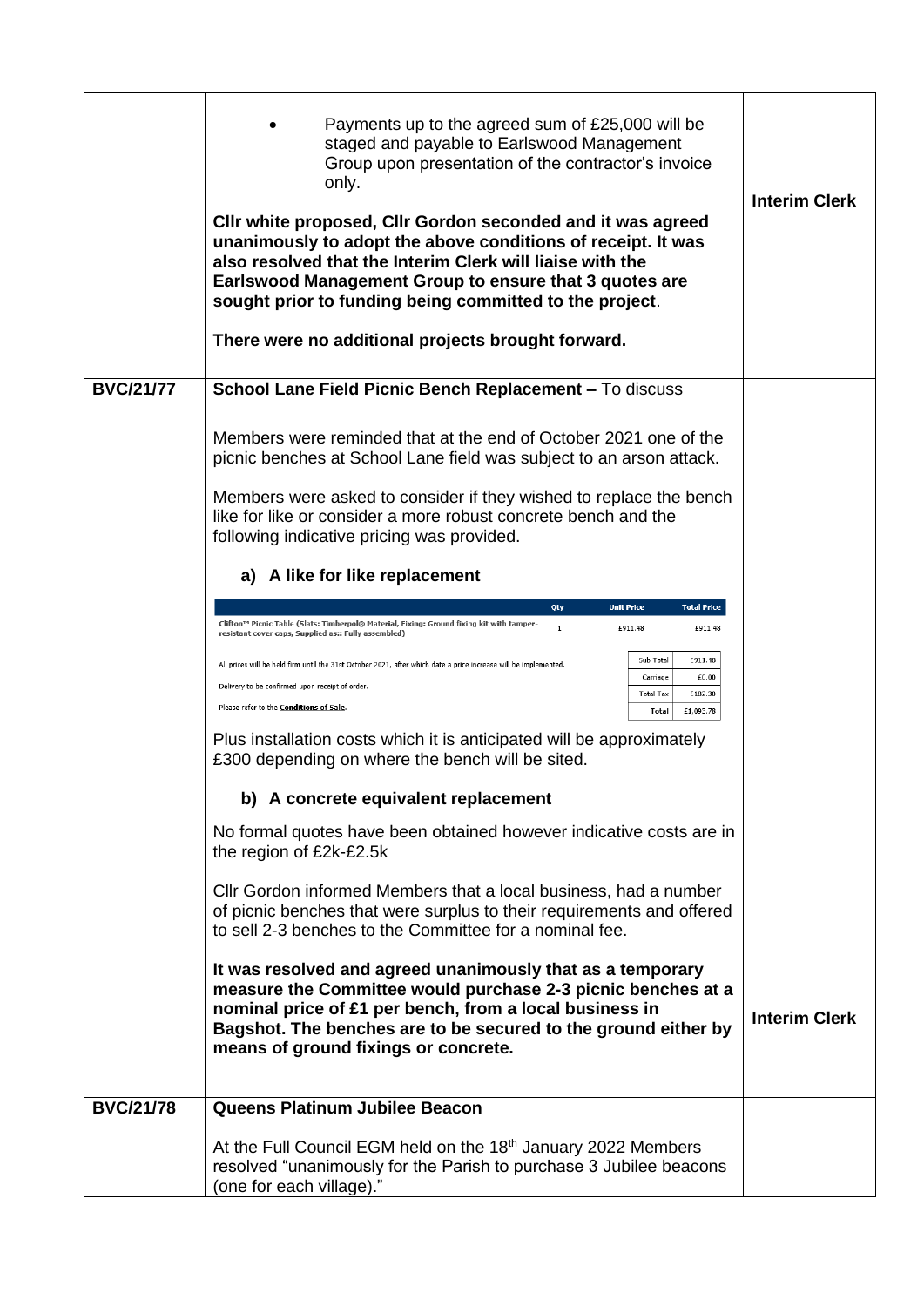| Members were presented with a choice of two beacons and<br>associated costs as detailed below.<br>Members were also informed that currently there is a nationwide<br>shortage of gas bottles and at present neither Calor or Flogas would<br>be able to supply any gas bottles. They were also unable to confirm<br>if the situation would improve before June. This has been an ongoing<br>issue since summer 2020<br>Beacon 1<br>Beacon cost: £490 excl vat<br>Requires:<br>2 x 13kg cannisters of propane gas – indicative cost per cannister<br>incl. gas £85<br><b>Total Indicative Cost Per Beacon: £660</b><br>Beacon 2 |  |
|--------------------------------------------------------------------------------------------------------------------------------------------------------------------------------------------------------------------------------------------------------------------------------------------------------------------------------------------------------------------------------------------------------------------------------------------------------------------------------------------------------------------------------------------------------------------------------------------------------------------------------|--|
|                                                                                                                                                                                                                                                                                                                                                                                                                                                                                                                                                                                                                                |  |
|                                                                                                                                                                                                                                                                                                                                                                                                                                                                                                                                                                                                                                |  |
|                                                                                                                                                                                                                                                                                                                                                                                                                                                                                                                                                                                                                                |  |
|                                                                                                                                                                                                                                                                                                                                                                                                                                                                                                                                                                                                                                |  |
|                                                                                                                                                                                                                                                                                                                                                                                                                                                                                                                                                                                                                                |  |
| Beacon cost: £490 excl vat                                                                                                                                                                                                                                                                                                                                                                                                                                                                                                                                                                                                     |  |
| Requires:<br>2 x 19kg cannisters of propane gas – indicative cost per cannister<br>incl. gas £100                                                                                                                                                                                                                                                                                                                                                                                                                                                                                                                              |  |
| <b>Total Indicative Cost Per Beacon: £690</b>                                                                                                                                                                                                                                                                                                                                                                                                                                                                                                                                                                                  |  |
| 1. Members were asked to consider if they wish to proceed with<br>the purchase of Beacons knowing that there is a high chance<br>the gas required to light them will be unavailable.                                                                                                                                                                                                                                                                                                                                                                                                                                           |  |
| 2. If Members wish to proceed with the purchase of Beacons,<br>they are to decide:<br>a) which Beacon they would like to purchase<br>b) where they would like to hold the lighting ceremony                                                                                                                                                                                                                                                                                                                                                                                                                                    |  |
| Cllr Gordon informed Members that as landlord of a local public<br>house he was able to purchase gas bottles direct from BOC and<br>would be happy to purchase 6 on behalf of the Council.                                                                                                                                                                                                                                                                                                                                                                                                                                     |  |
| <b>Interim Clerk</b><br>It was resolved that the Bagshot Committee will purchase 1<br>black jubilee beacon (Beacon 2 above) from the 21CC group<br>& Cllr Gordon<br>and Cllr Gordon will supply the gas cannisters at cost. A<br>mechanism to secure the beacon will be explored in due<br>course.                                                                                                                                                                                                                                                                                                                             |  |
| As per resolution (minute ref: C/21/120) at the Full Council held<br>on the 18th January 2022, the beacon will be funded from the                                                                                                                                                                                                                                                                                                                                                                                                                                                                                              |  |
| village reserve.                                                                                                                                                                                                                                                                                                                                                                                                                                                                                                                                                                                                               |  |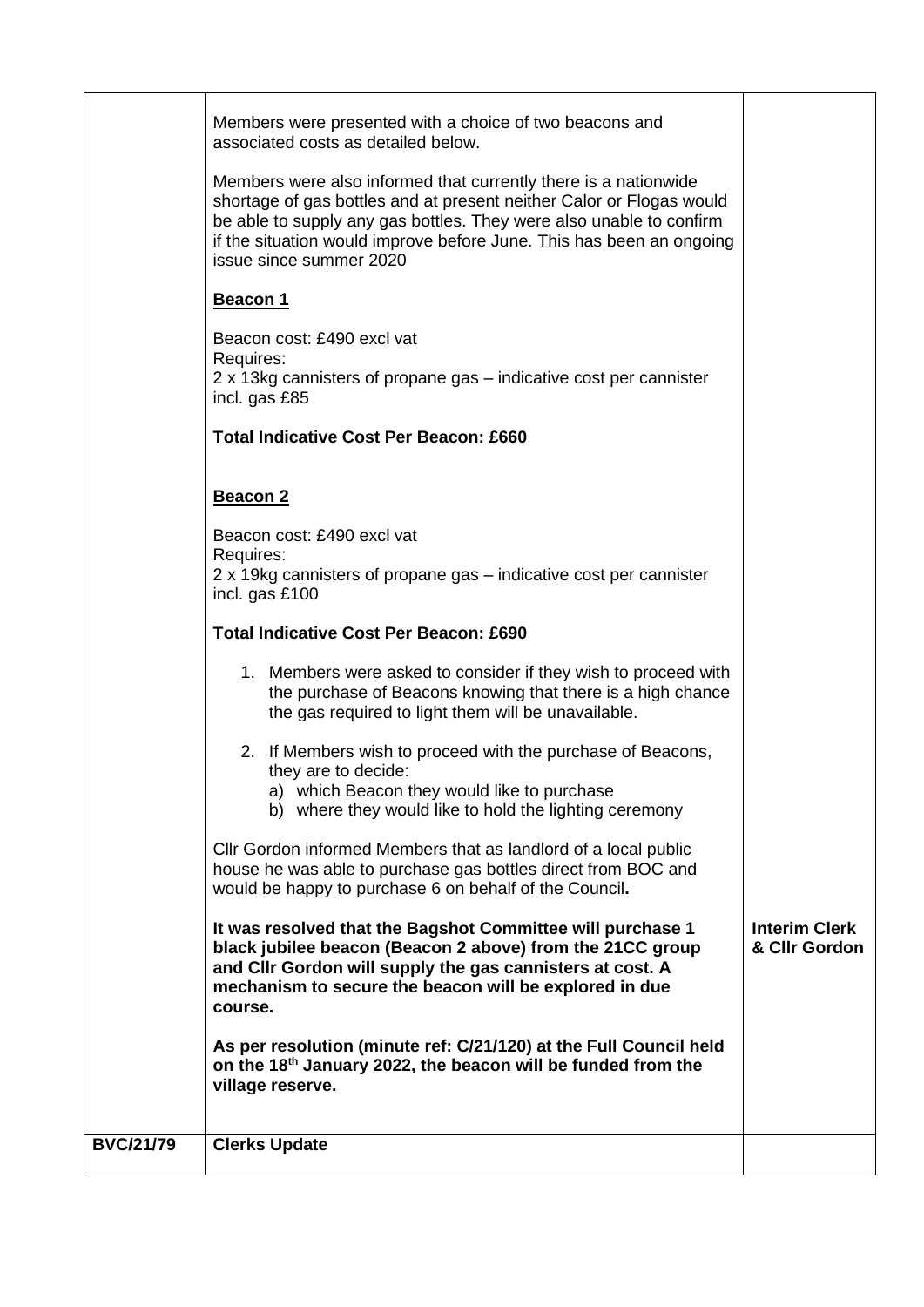|                  | The Interim Clerk informed Members that the new Committee<br>Administrator will be joining the Council on Tuesday the 8 <sup>th</sup> February<br>2022.                                                                                                                                                                                                                                                                                                                                                                                    |                      |
|------------------|--------------------------------------------------------------------------------------------------------------------------------------------------------------------------------------------------------------------------------------------------------------------------------------------------------------------------------------------------------------------------------------------------------------------------------------------------------------------------------------------------------------------------------------------|----------------------|
| <b>BVC/21/80</b> | To consider grant applications                                                                                                                                                                                                                                                                                                                                                                                                                                                                                                             |                      |
|                  | Councillors considered the following grant applications and asked the<br>Clerk to inform all successful applicants that any grants received are<br>not automatically approved year on year and will be considered each<br>year based on the information provided.                                                                                                                                                                                                                                                                          |                      |
|                  | Bagshot Playing Fields Association - Request £950.00 for annual<br>hedge cutting and tree maintenance inspection.                                                                                                                                                                                                                                                                                                                                                                                                                          |                      |
|                  | It was resolved to give a grant for the requested amount of<br>£950.00                                                                                                                                                                                                                                                                                                                                                                                                                                                                     | <b>Interim Clerk</b> |
|                  | Curley Park Rangers - Request £3,500.00 for maintenance and line<br>painting of football pitches.                                                                                                                                                                                                                                                                                                                                                                                                                                          |                      |
|                  | It was resolved that the Bagshot Committee would fund the<br>balance of the grant requested following decisions from the<br>Lightwater and Windlesham Committees. The committee agreed<br>that, if necessary, the Bagshot Committee would fund the entire<br>amount of £3,500.00.                                                                                                                                                                                                                                                          | <b>Interim Clerk</b> |
| <b>BVC/21/81</b> | <b>Community Pride Funding - Change of use request</b>                                                                                                                                                                                                                                                                                                                                                                                                                                                                                     |                      |
|                  | <b>Background</b><br>Members were reminded that in March 2020 a grant of £1,000 was<br>given to St Anne's Church for the Covid-19 pandemic response<br>within the community.<br>WPC were not the only contributors and in total £4,200 was raised.                                                                                                                                                                                                                                                                                         |                      |
|                  | <b>Current Status</b><br>Members were updated on the current position of the fund which<br>highlighted a residual balance of £3,700 being held in a restricted<br>fund which is unlikely to be required to support the original Covid<br>objectives. It is therefore proposed that the funds could now be used<br>for the benefit of the people of Bagshot.                                                                                                                                                                                |                      |
|                  | The proposals are as follows:<br>1. Support to people of Bagshot who are in material distress and<br>serious need.<br>2. Maintenance of St Anne's Parish Hall which was established for<br>the benefit of the people of Bagshot. (Note that under the original<br>Trust Deed for the Parish Hall, St Anne's PCC is responsible for<br>management of the Hall, including all associated liabilities. However,<br>St Anne's Church gains no financial benefit, and the Parish Hall<br>finances are managed separately as a Restricted Fund.) |                      |
|                  | St Anne's are now seeking the views of the Parish Council as a<br>significant donor.                                                                                                                                                                                                                                                                                                                                                                                                                                                       |                      |
|                  | The fund would need to remain a Restricted Fund of St Anne's<br>Church but, if the proposal is supported in principle, then there would                                                                                                                                                                                                                                                                                                                                                                                                    |                      |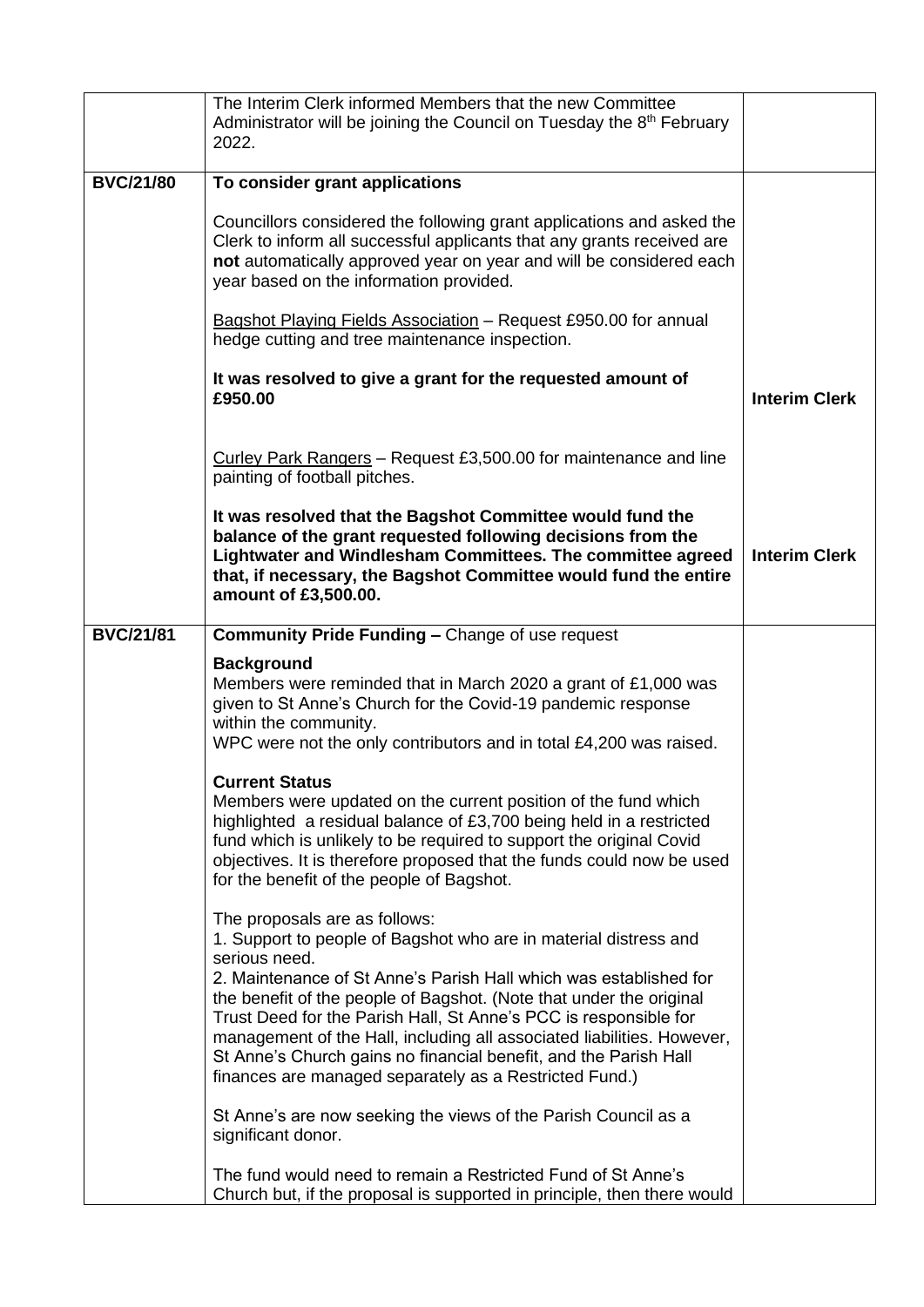|                  | be a broader discussion on the criteria for the use of the fund and<br>also the mechanism of accountability, which St Anne's would expect<br>to discuss with interested parties such as members if Windlesham<br>Parish Council. |  |
|------------------|----------------------------------------------------------------------------------------------------------------------------------------------------------------------------------------------------------------------------------|--|
|                  | Members were asked to consider the above and decide if they agree<br>for the monies to be used in line with the above proposals.                                                                                                 |  |
|                  | CIIr White proposed, CIIr Bakar seconded, and it was agreed<br>unanimously that the money remain with St Anne's Church and<br>is used for either of the proposed projects.                                                       |  |
| <b>BVC/21/82</b> | <b>Correspondence</b>                                                                                                                                                                                                            |  |
|                  | There was no correspondence.                                                                                                                                                                                                     |  |

**There being no further business, the meeting closed at 20:00.**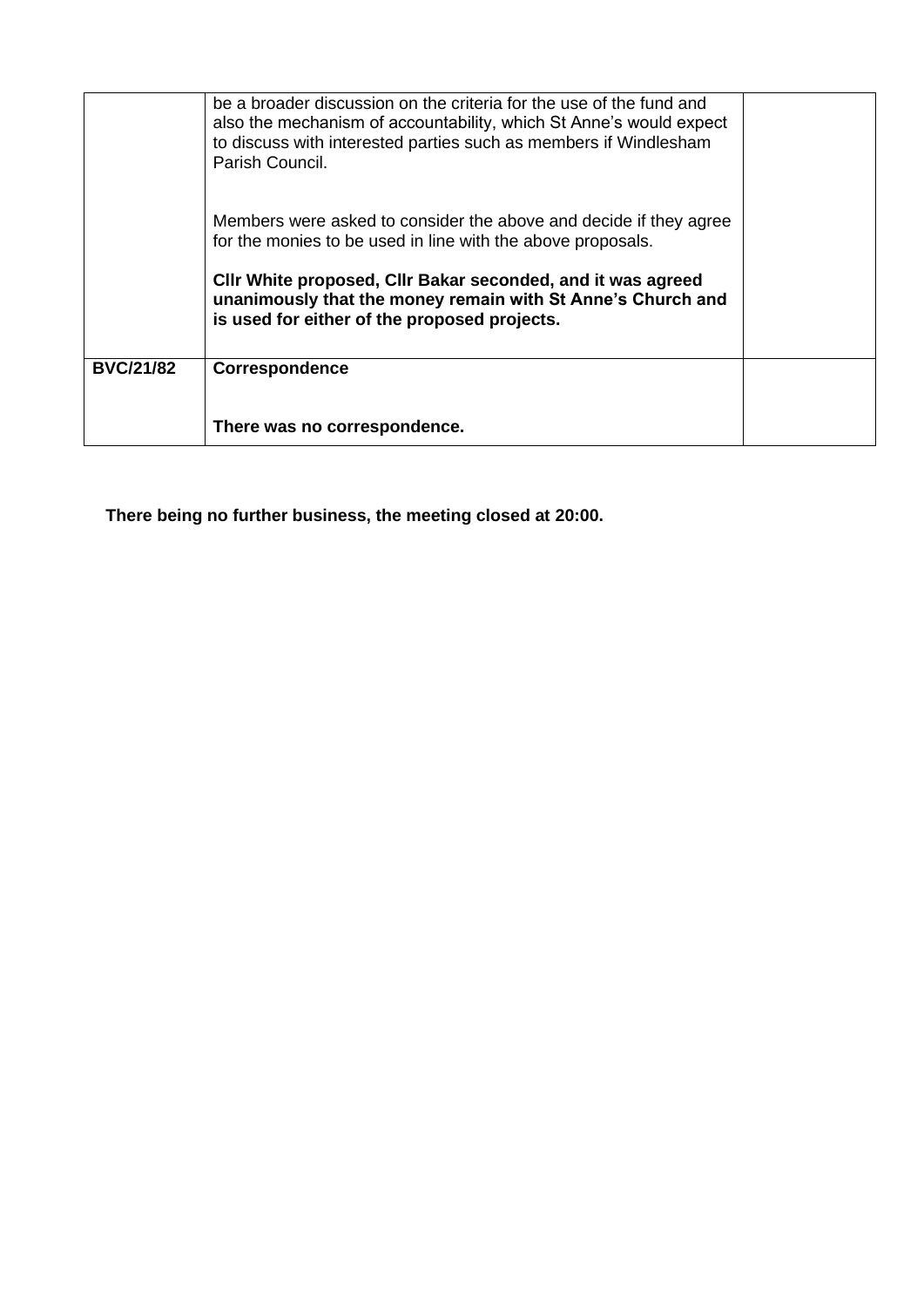| 06/12/2021          |                                  |        | <b>Windlesham PC Split</b> |              |                       |                                  |            |                                |      |        | Page 12  |                             |  |  |
|---------------------|----------------------------------|--------|----------------------------|--------------|-----------------------|----------------------------------|------------|--------------------------------|------|--------|----------|-----------------------------|--|--|
| 10:59               |                                  |        |                            |              |                       | <b>PURCHASE DAYBOOK</b>          |            |                                |      |        |          | User: JW                    |  |  |
|                     | <b>Bagshot PL for Month No 8</b> |        |                            |              |                       | <b>Order by Invoices Entered</b> |            |                                |      |        |          |                             |  |  |
|                     |                                  |        |                            |              |                       |                                  |            | <b>Nominal Ledger Analysis</b> |      |        |          |                             |  |  |
| <b>Invoice Date</b> | <b>Invoice Number</b>            | Ref No | Supplier A/c Name          |              | Supplier A/c Code     | Net Value                        | <b>VAT</b> | <b>Invoice Total</b>           | A/C  | Centre | Amount   | Analysis Description        |  |  |
| 30/11/2021          | <b>XMAS BIG BASH</b>             | - 20   | BAGSHOT BUSINESS ASS BAGBA |              |                       | 750.00                           | 0.00       | 750.00                         | 4650 | 340    | 750.00   | Xmas Big Bash Event Grant   |  |  |
| 30/11/2021          | 4832                             | 21     | H A TRIM                   | <b>HATRI</b> |                       | 700.00                           | 140.00     | 840.00                         | 4915 | 350    | 700.00   | DECORATIVE XMAS TREES       |  |  |
| 30/11/2021          | XMASTREEDELIVE22                 |        | BAGSHOT BUSINESS ASS BAGBA |              |                       | 110.00                           | 0.00       | 110.00                         | 4915 | 350    | 110.00   | DELIVERY EXPENSE XMAS TREES |  |  |
|                     |                                  |        |                            |              | <b>TOTAL INVOICES</b> | ,560.00                          | 140.00     | 1,700.00                       |      |        | 1,560.00 |                             |  |  |
|                     |                                  |        | VAT ANALYSISCODE OTS       |              | @ 0.00%               | 860.00                           | 0.00       | 860.00                         |      |        |          |                             |  |  |
|                     |                                  |        | VAT ANALYSISCODE           | S.           | @ 20.00%              | 700.00                           | 140.00     | 840.00                         |      |        |          |                             |  |  |
|                     |                                  |        |                            |              | <b>TOTALS</b>         | .560.00                          | 140.00     | 1,700.00                       |      |        |          |                             |  |  |